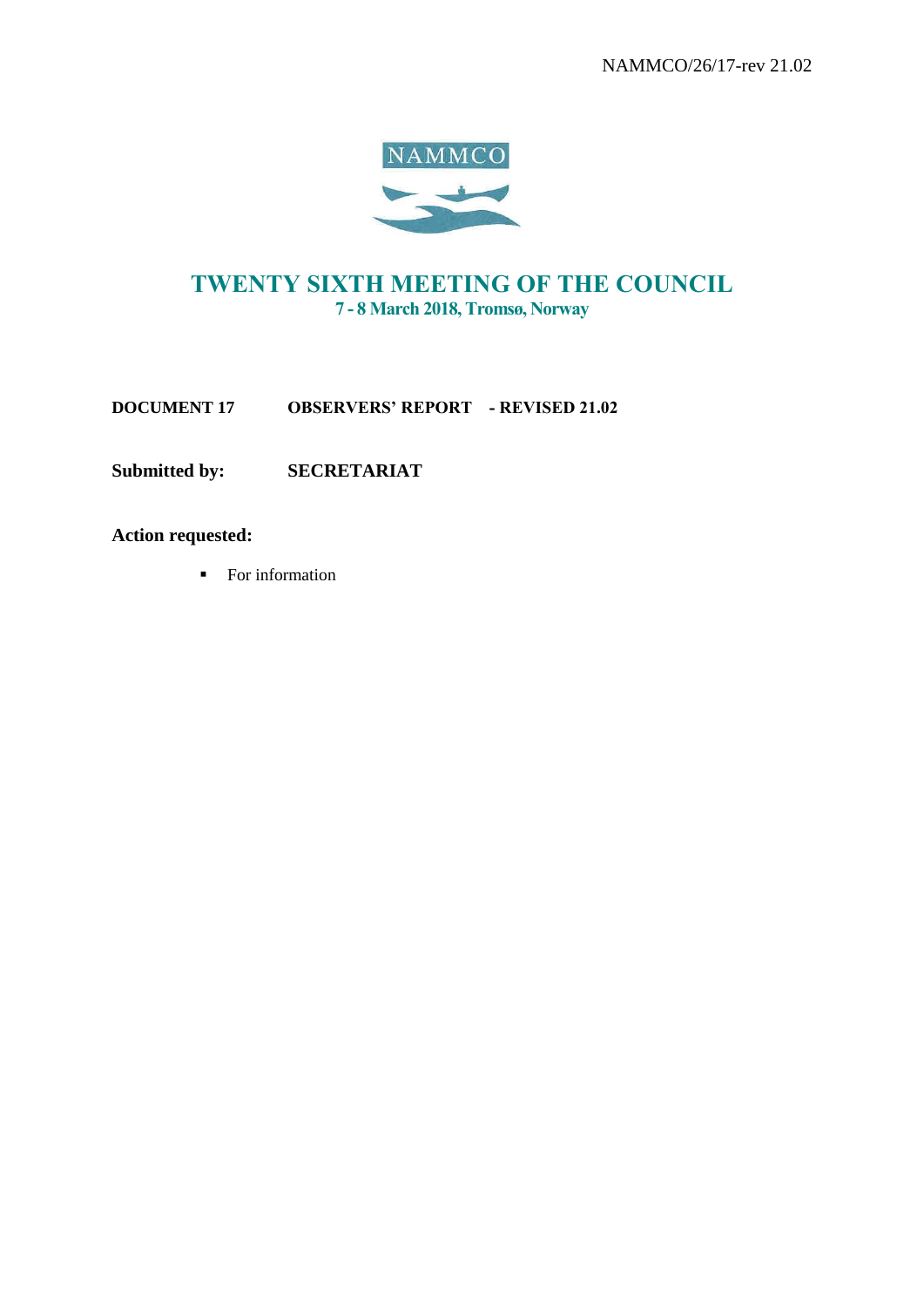# **Overview of meeting attended in 2017-18**

## **Meetings attended by the Secretariat on behalf of NAMMCO:**

| <b>Date</b>            | <b>Meeting</b>                                                         | Venue               | <b>Represented by</b> |
|------------------------|------------------------------------------------------------------------|---------------------|-----------------------|
| 22-27 January          | <b>Arctic Frontiers</b>                                                | Tromsø, Norway      | GD                    |
| 29-30 April            | Workshops associated with ECS conf.                                    | Middelfart, Denmark | GD                    |
| $1-3$ May              | European Cetacean Society (ESC) 31                                     | Middelfart, Denmark | GD                    |
| 9 May                  | Conference on sustainable utilisation                                  | Copenhagen, Denmark | <b>CW</b>             |
| 05-07<br>September     | <b>ASCOBANS AC</b>                                                     | Brest, France       | GD                    |
| 06-07<br>September     | <b>CAFF Board Meeting</b>                                              | Fairbanks, Alaska   | JP                    |
| $10 - 13$<br>September | <b>World Seafood Congress 2017</b>                                     | Reykjavik, Iceland  | GD                    |
| 11-13 October          | <b>CAFF / CBMP Marine</b>                                              | Anchorage, Alaska   | <b>JP</b>             |
| 13-15 October          | <b>Arctic Circle</b>                                                   | Reykjavik, Iceland  | GD                    |
| 19-20 October          | Sjøpattedyrutvalget                                                    | Tromsø, Norway      | <b>CW</b>             |
| 22-27 October          | <b>Society for Marine Mammalogy Biennial</b>                           | Halifax, Canada     | JP, GD                |
| 08 November            | Nordistmødet / NCM                                                     | Oslo, Norway        | GD                    |
| 29 November            | <b>EU Parliament meeting on Sealban</b>                                | Brussels, Belgium   | GD                    |
| 30 November            | Meeting on QR Code for Seal Skin                                       | Brussels, Belgium   | GD                    |
| 30 November            | Think.dk                                                               | Copenhagen, Denmark | GD                    |
| 1 December             | The SDGs in the Arctic: Local and<br><b>Global Perspectives, DK UM</b> | Copenhagen, Denmark | GD                    |
| 7-8 December           | <b>Norwegian Small Whalers Union</b>                                   | Svolvær, Norway     | <b>CW</b>             |
| 15-17 December         | <b>Venice Human Rights Cultural Festival</b>                           | Venice, Italy       | GD                    |

## **Meetings were NAMMCO was represented by a member country:**

| Date     | <b>Meeting</b>                           | <b>Venue</b>     | <b>Represented by</b> |
|----------|------------------------------------------|------------------|-----------------------|
| 6–9 June | <b>NASCO 34 Annual meeting</b>           | Varberg, Sweden  | Faroes*               |
|          | 18-22 September   NAFO 39 Annual meeting | Montreal, Canada | Iceland               |
|          | 13-17 November   NEAFC 36 Annual meeting | London, UK       | Norway                |

\* Report not received at time of uploading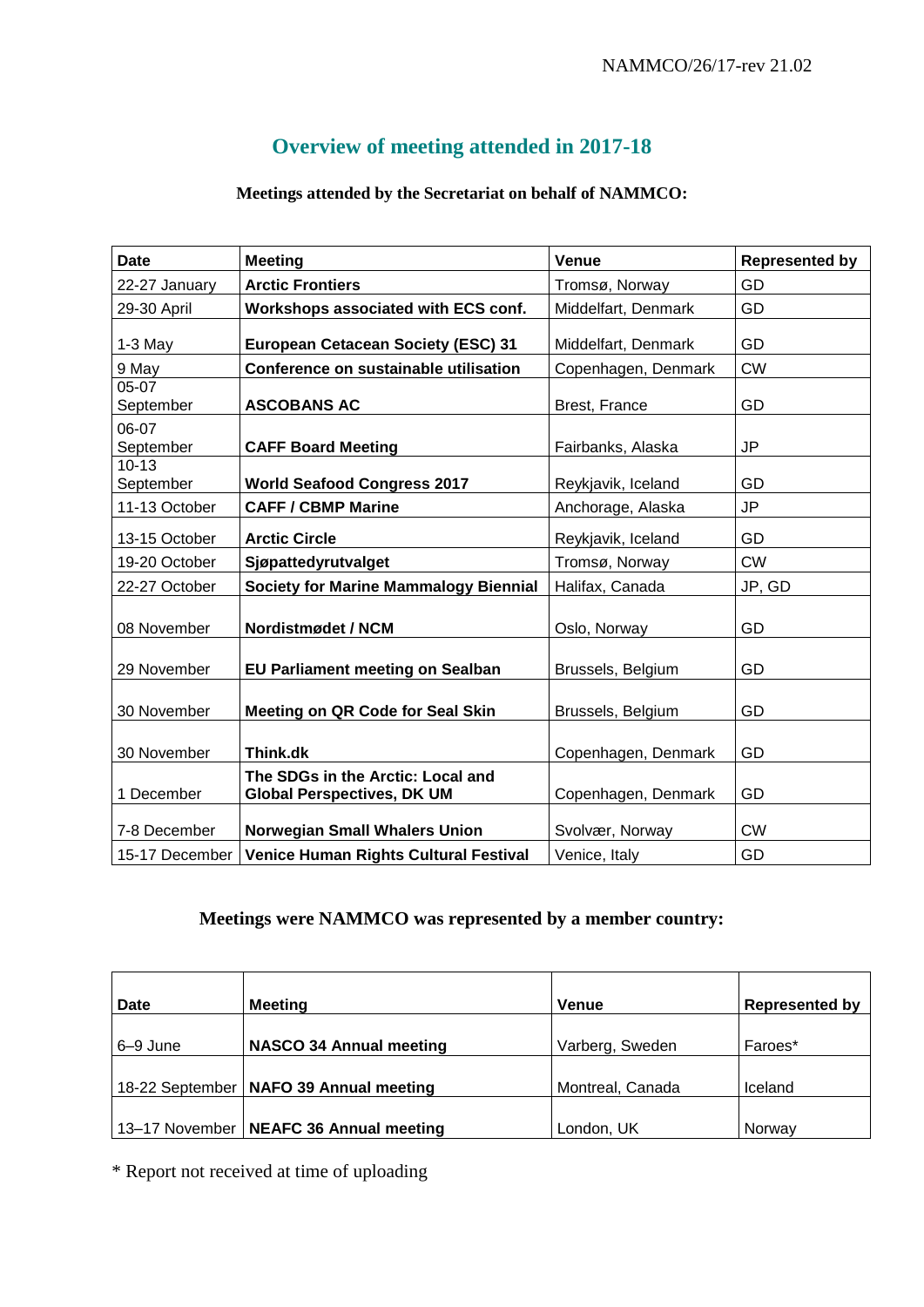#### **Arctic Frontiers, January 22-27, Tromsø, Norway**

Desportes attended on behalf of NAMMCO. Arctic Frontiers is an annual international arena on sustainable development in the Arctic. The conference addresses the management of opportunities and challenges to achieve viable economic growth with societal and environmental sustainability. It has four pillars Policy, Business, Science and Young. The theme of the 2017 conference was **"***White Space – Blue Future" and aimed at qualifying the gap in knowledge about the Arctic oceans and the role these will play in the future.*

Desportes was co-organiser of one of the scientific session on *"Future Fisheries" and delivered the talk "Using an Ecosystem Approach to management of marine mammals: challenges and benefits to ensuring sustainable exploitation and balanced fishing".*

## **Workshops associated with European Cetacean Society (ECS) Conference, Middelfart, Denmark, 29-30 April**

"Effects of PCB exposure in killer whales and other threatened toothed whale species of the North Atlantic" (April 30).

Desportes attended on behalf of NAMMCO. The workshop aimed at making a status of the art and evaluate gap in knowledge and initiate cross-institutes/organisation collaboration.

## **European Cetacean Society – 31st annual meeting, Middelfart, Denmark, 1–3 May**

#### **"Conservation in the light of marine spatial use"**

Desportes attended on behalf of NAMMCO (only  $1<sup>st</sup>$  day). The conference aimed at highlighting current issues and emphasised the importance of marine planning as a management tools for the conservation and sustainable use of the seas and marine mammals.

*NAMMCO presented two posters – one on "Necessity and challenges in using an Ecosystem* Approach to the management of marine mammals: ensuring sustainable ecosystem services" (JP and GD as authors) and one on "*The Geometer: A new device for aerial surveys*" (JP & GD as co-authors).

#### **Conference on Sustainable Utilisation of Marine Mammals, Copenhagen, Denmark, 9 May**

Winsnes attended on behalf of NAMMCO and gave the presentation "NAMMCO 25 years - role, experience and responsibility".

The Conference was organised by the Faroese parliamentarians in the Danish Parliament "Tjóðveldi" and the Arctic Working group. Target audience was parliamentarians with the aim of informing on sustainable use of marine mammals and the importance of scientific based information as a basis for opinions and governance. Moderators were: MPs Magni Arge and Sjúrður Skaale. The conference was in attended by some 80 people and was also live streamed The language was both Nordic and English with interpretation.

The speakers represented an interesting mix of scientists; biologists and an resource economist, managers, a rock singer and an author and journalist:

*Bjarni Mikkelsen:* Færøernes Naturhistoriske Museum: Balancen i havets økosystemer kan måles *Sven-Gunnar Lunneryd,* sælforsker ved Sveriges lantbruksuniversitet: Problemet mellem fiskere og sælen i Østersøen og tilhørende løsningsmuliger

*Mike Hammill DFO, Canada*: Increasing seal stocks and pressured fishing resources *Aleqa Hammond*, Greenlandic parliamentarian, MF

*Amalie Jessen*, Departementet for Fiskeri og Fangst: Havpattedyr som fødevareressource.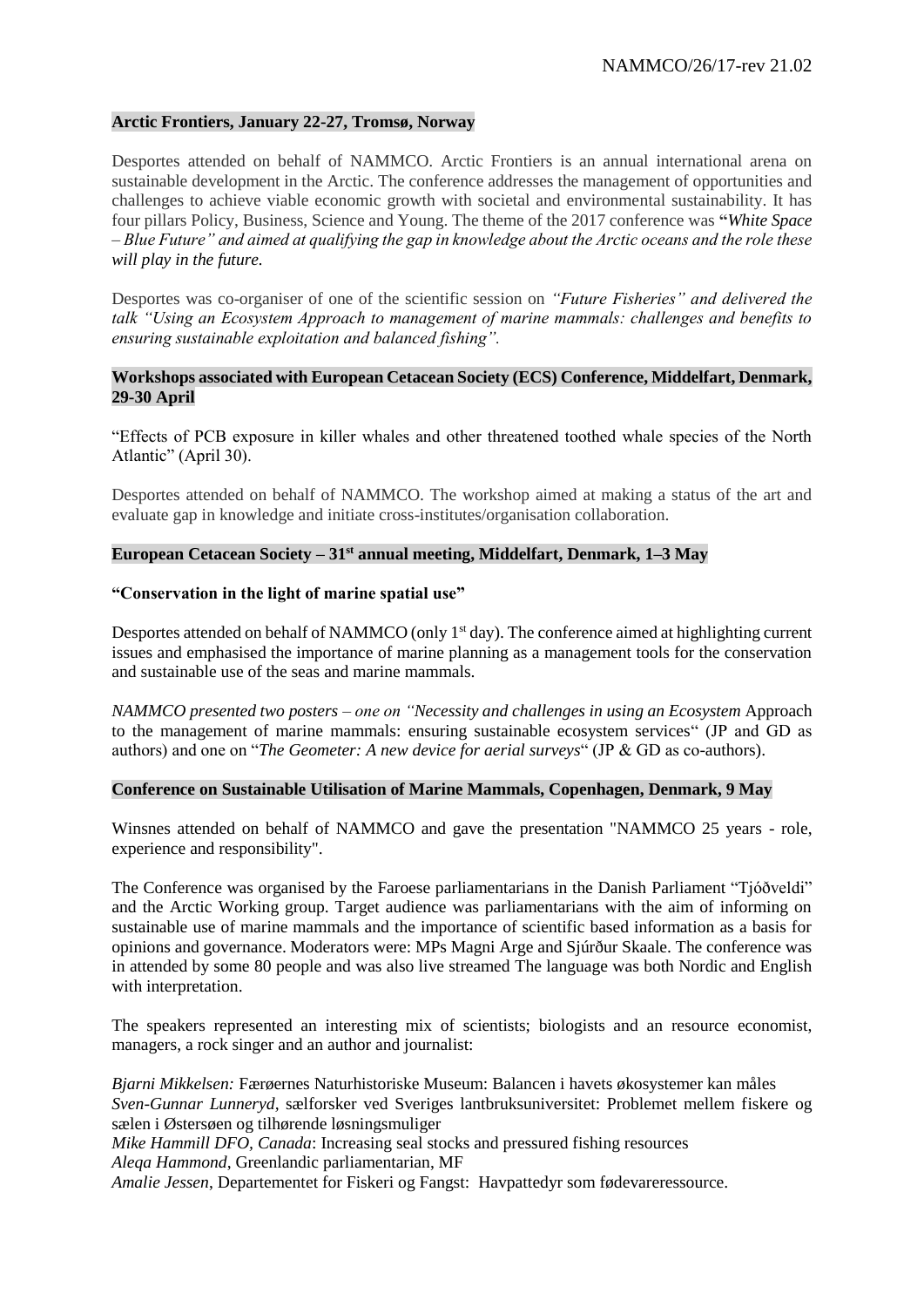*Ola Flåten*, Norwegian college of fishery science, The Arctic University of Norway: The socioeconomic importance of marine mammals *Charlotte Winsnes,* NAMMCO: NAMMCO - 25 years on – Role, experience, and responsibility *Heri Joensen*, heavy metal singer Týr: Stand up for your rights *Tim Ecott,* author and journalist: Hunting Marine Mammals and the Media

## **ASCOBANS AC, Brest, France, 5-7 September**

Desportes attended the AC 23 meeting, organized as usual in two sessions: a scientific session and an institutional session. A number of Expert and Working Group reports were presented and discussed. The meeting reviewed new information on threats to small cetaceans and considered steps for mitigating the impacts of human activities on the animals and their habitats. The documents are available at <http://www.ascobans.org/en/meeting/AC23>

Following the decision of NAMMCO 24 to increase its scientific cooperation with organisations dealing with marine mammals, an invitation was conveyed to ASCOBANS MOPs8 for such an increase in cooperation. The NAMMCO Scientific Committee recommended that a review and assessment of the status of harbour porpoise stocks in the North Atlantic be conducted in 2018. It had supported the participation of ASCOBANS and other European Scientists to such an exercise. The NAMMCO secretariat sent therefore to the Chair of the ASCOBANS AC and the ASCOBANS Secretariats an invitation to organise jointly a North Atlantic Review of Harbour Porpoises. The response from the Secretariat was positive and both Secretariats had some exchanges on how to proceed.

At AC 23, Desportes presented a general update on NAMMCO aims, structure and activities, lastly developing the proposal for the joint review of North Atlantic harbour porpoises. Although many attending scientists and some delegations were in favour of this cooperation, the AC did not agree on embarking in a specific scientific cooperation with NAMMCO and declined NAMMCO's invitation, in contradiction with the Work plan activity 61, adopted by MOPs8 in 2016 (Resolution 8.2): *"61. Seek to cooperate closely with CBD, ECS, HELCOM, ICES, IWC, NAMMCO, OSPAR, UNCLOS,* 

*UNEP and other relevant organizations".* When this contradiction was pointed out by GD*,* one of Heads answer was that *"seeking a cooperation was different than getting it".*

## **CAFF Board meeting, Fairbanks, Alaska, 6-7 September**

Prewitt attended on behalf of NAMMCO. This was the first meeting of the CAFF board under US Chairmanship. The Chair is Cynthia Jacobsen from US Fish and Wildlife. The CAFF members are generally representing ministries and management departments and discusses current activities and future directions of the CAFF.

Prewitt gave a short presentation on the activities in NAMMCO with relevance to CAFF, specifically on Arctic marine mammals. The board member from the Kingdom of Denmark (representing Greenland) noted that there are many experts who work with both CAFF and NAMMCO, and that it would benefit both organisations to have a close cooperation.

## **World Seafood Congress 2017, Reykjavik, Iceland, 10-13 September**

Desportes attended on behalf of NAMMCO. The WSC is a biannual event owned by the International Association of Food Inspectors (IAFI). The focus of the WSC 2017 was on growth in the Blue-Bio economy, practical approach and cutting-edge research for market innovation, food safety and food integrity. The three main pillars were: Seafood Innovation, Food Integrity and Food safety. The World Seafood Congress brings together a global audience of seafood processors and importers, academia, public and private organisations, fish inspectors and government and other diverse disciplines to provide them opportunities to exchange information and ideas and foster interaction. Desportes presented the only talk dealing with marine mammals "*Sealing and Whaling and Blue Growth": Coherence or paradox?"*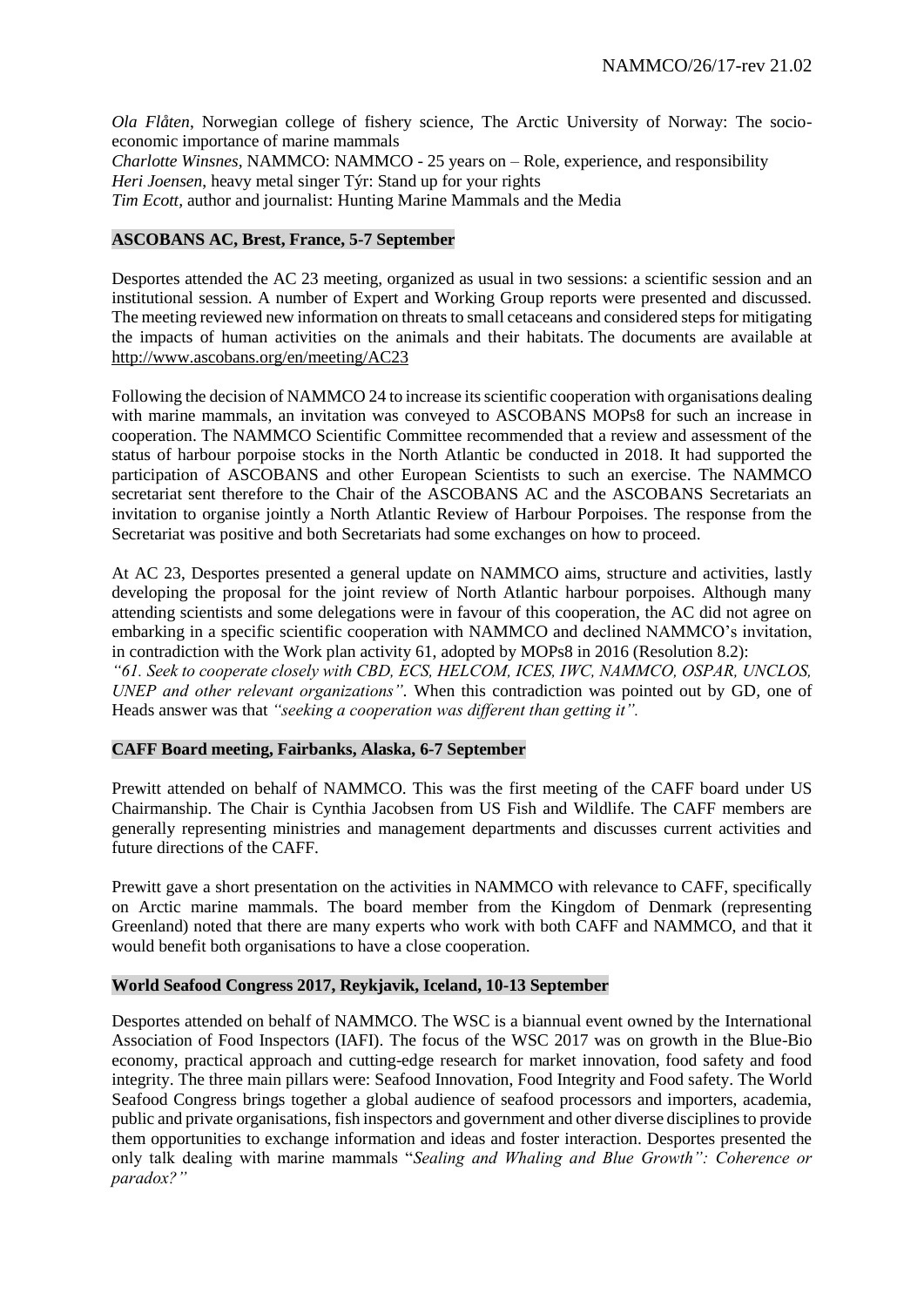The interest of participating to these non-marine mammal conferences, is to present the NAMMCO message to people unfamiliar with NAMMCO and often with the concept of marine mammal as food resources. A direct output of this conference was to meet with a researcher from the research Institute of Sweden (RISE) presenting the work of her group on Life Cycle Assessment (LCA). A pilot project was initiated with her group at the end of December called "Food choice in Greenland" and which will make a comparative LCA for ringed seal meat and an imported alternative meat product for a Greenlandic Community.

## **CAFF – Circumpolar Biodiversity Monitoring Program (CBMP), Anchorage, Alaska, 11-13 October**

Prewitt attended on behalf of NAMMCO. The CBMP group within CAFF is probably the most relevant group within CAFF for NAMMCO. This meeting was a joint meeting between the Marine and Coastal groups. NAMMCO has been active in the Marine group (currently chaired by John Bengston from the US Marine Mammal Laboratory), with Desportes attending a couple of previous meetings, and contributing to the writing of the State of the Arctic Marine Biodiversity Report (SAMBR).

- The SAMBR was a large project for the CBMP-Marine group, and there were many discussions on how to get a wider circulation of the report, especially to the managers and other people who may be able to influence how this report can be incorporated into management decisions and future monitoring goals. The group realised that all participants must play a part in discussing the report in a wider context, including presenting it to their management. Tom Barry, Executive Secretary of CAFF will attend the NAMMCO SC meeting and give a presentation on the SAMBR.
- The Coastal group is fairly new, and most of their meetings were focused on how to start their monitoring program. A big question for all trophic levels is how the Marine and Coastal groups can work together without duplicating information, and supplementing each other's work. The Coastal group is also focusing heavily on basing their monitoring program on using Traditional Ecological Knowledge (TEK). These discussions will continue as the Coastal group's plans coalesce.
- Prewitt gave a presentation on the Global Review of Monodontids meeting. The participants agreed that the results from this meeting were relevant to the work of the Marine Mammal Expert Group within the CBMP – Marine, and will be incorporated into their future work.

## **Arctic Circle, Reykjavik, Iceland, 13-15 October**

NAMMCO, in liaison with the WWF Arctic Programme and Nunavut Tunngavik Incorporated, convened the Breakout Session: "Arctic Sealing: Treath or Blue Prospect" at the Arctic Circle Conference in Reykjavik, Iceland 14 October 2017. The programme - four talks and a panel discussion addressed the questions:

Can (some) populations of Arctic seals qualify as blue resources contributing to food security? Do they represent a sustainable resource with a low ecological cost that meets the dietary needs and food preferences of Arctic communities? Is sealing responsibly managed? Do bans on seal products protect Arctic seals?

## Speakers

*Gabriel Nirlungayuk,* Director of Inuit Programs and Services Division, Nunavut Tunngavik Inc. Title: Importance of sealing for Arctic communities

*Genevieve Desportes,* General Secretary, North Atlantic Marine Mammal Commission Title: Is Arctic sealing responsible in an ecosystem perspective?

*David Lee,* Wildlife Biologist, Department of Wildlife and Environment, Nunavut Tunngavik Inc. Title: Expectations of the Nunavut Agreement in Sustaining Wildlife Populations.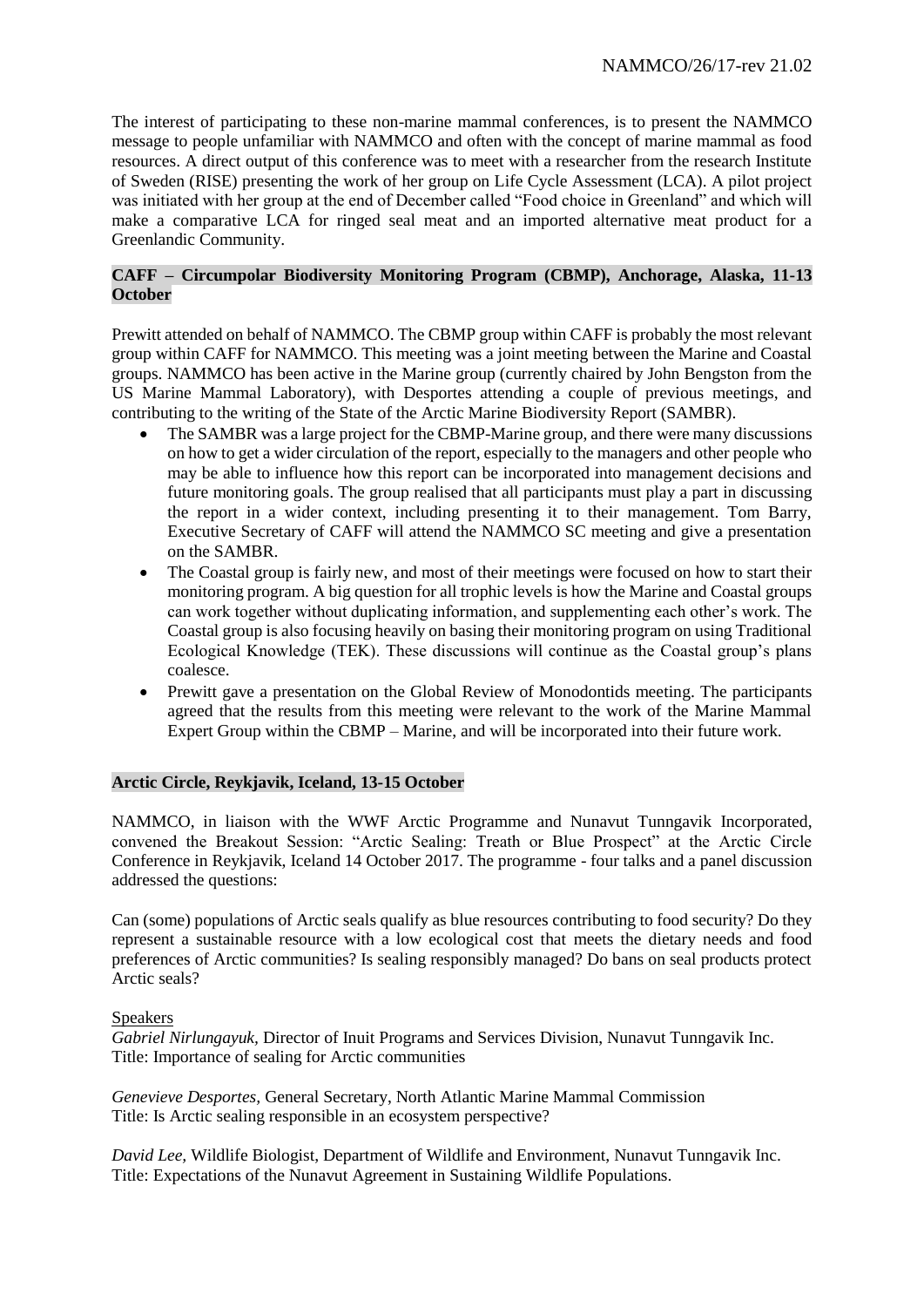*Gert Polet,* Head of Forests & Wildlife Unit, WWF Title: Perception and reality: threats to ice seals in a changing Arctic

The panel participants :

*Adamie Alaku,* Vice President-Resource Development, Makivik Corporation, Quebec, Canada *Aaja Chemnitz Larsen*, Member of the Danish Parliament, Greenland *Alethea Arnaquq-Baril*, Producer of Angry Inuk, Canada *Dwayne Ryan Menezes*, Director, Polar Research and Policy Initiative (PRPI), UK *Eggert Jóhannsson*, Furrier, Iceland *Geir Oddsson*, Senior adviser, Nordic Council of Ministers

Around 120 participants came from Inuit communities in Alaska, Inuvialuit, Nunavut, Nunavik, Nunatsiavut and Greenland in addition to participants from Canada, several European countries, Iceland, Norway and USA.

The screening the evening before of the documentary "The Angry Inuk" from Alethea Arnaquq-Baril, constituted as a good introduction to the debate. The documentary presents the dire consequences of the seal ban for communities in Nunavut and the general misinformation vehiculated and consequent lack of knowledge on the realities behind Arctic Sealing.

NAMMCO concluded the session by underlining that for NAMMCO the only keywords were sustainability and ecological responsibility and that NAMMCO did not make any differences between Inuit or other coastal communities, not recognising the notion of indigenous sealing or whaling. All had the same right and duties, especially the duty of improving hunting methods for example and that for the sake of the hunted animals. The hunting activity (time, place, target) as such represented the traditional aspect, not the hunting method.

#### **Sjøpattedyrutvalget, Tromsø, Norway, 19-20 October**

Winsnes attended on behalf of NAMMCO. This is an annual meeting for all relevant actors dealing with marine mammals. Information on all research and management issues are given and discussed, and the meeting gives recommendations to the authorities. It is attended by representatives from the ministry, directorate for fisheries and relevant research institutes. Although this is a national forum, NAMMCO has been invited to participate in recent years.

## **Society for Marine Mammalogy Conference, Halifax, Canada, 22-27 October**

Prewitt and Desportes attended on behalf of NAMMCO. The conference consisted of 5 days of oral and poster presentations and plenary talks. Among many themed sessions, this year's conference had sessions that were specifically focused on climate change, which were directly relevant to NAMMCO. These included multiple presentations on Arctic species and highlighted the rapid changes in the Arctic that are already affecting these species.

NAMMCO rented exhibitor space (e.g. a booth) where copies of the NAMMCO Scientific Publications volumes, and NAMMCO diverse informational leaflets were displayed. The posters presented at the ECS conference were also displayed, "*Necessity and challenges in using an Ecosystem Approach to the management of marine mammals: ensuring sustainable ecosystem services*" and "*The Geometer: A new device for aerial surveys*". The booth was staffed during all breaks and numerous time during sessions. It provided an important opportunity to talk with people who did not know about NAMMCO and connect with other organisations. It also was a good opportunity for colleagues to easily find NAMMCO to discuss future work.

NAMMCO had in particular many contacts with the Makivik Corporation (Québec, Resource Development Dept.) and the Nunavik Marine Region Wildlife Board (NMRW), Ways of reinforcing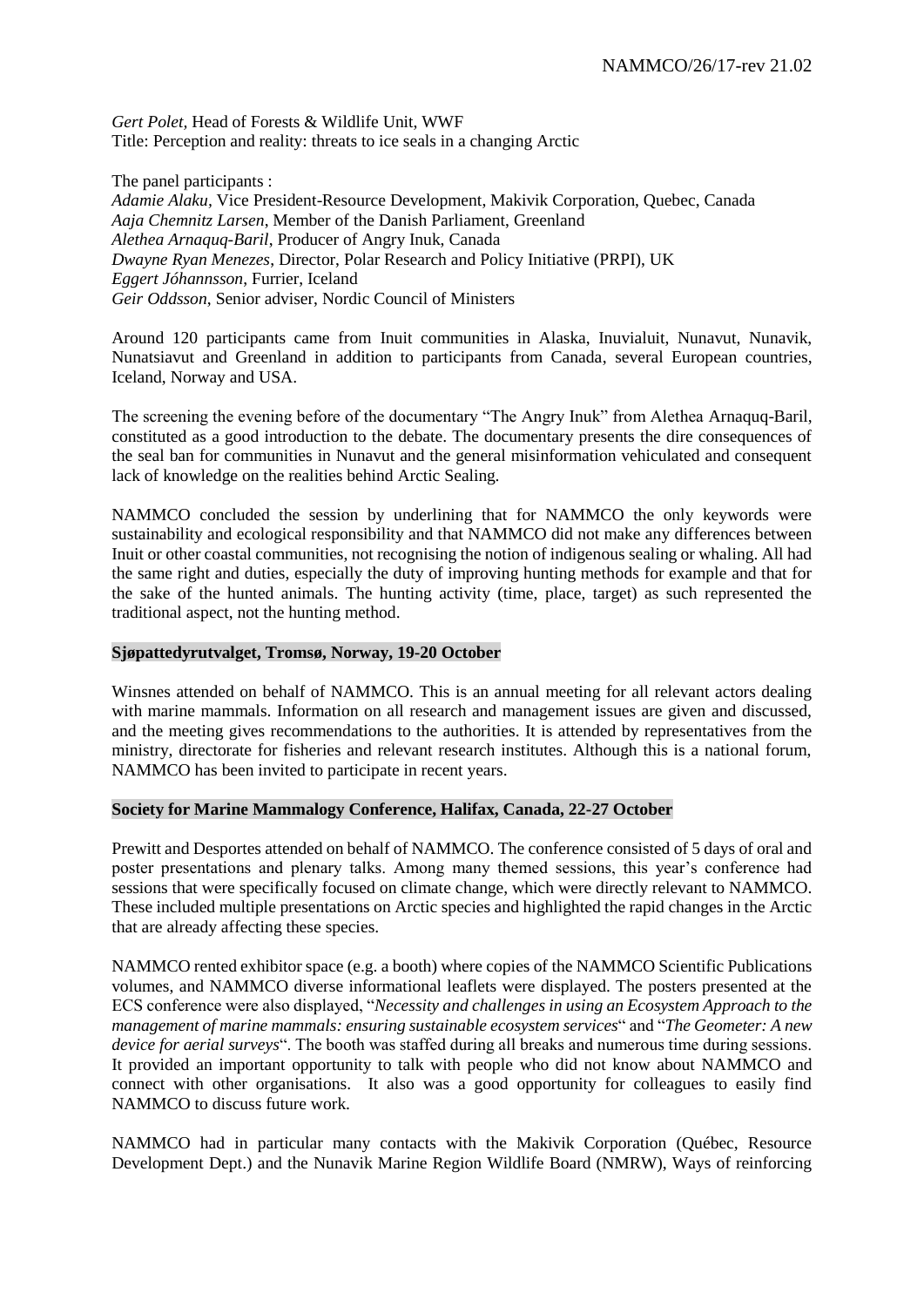contacts and initiating a cooperation was discussed. Partly as the results of these contacts, Makivik apply for the observer status at NAMMCO.

GD took the opportunity to visit the Secretariat of NAFO in Dartmouth.

#### **Nordistmøtet – Nordic Council of Ministers, Copenhagen, Denmark, 8 November**

**Desportes attended on behalf of NAMMCO. The meeting is organised by the Nordic Council of Ministers in relation with a meeting of the** Nordic Committee of Senior Officials for Fisheries and Aquaculture, which also attend as well as the Expert Working Group. Another issue. A number of "Nordics" that work at relevant international institutions and organs are invited to present the issues that are on their agenda that are of interest for the Nordic Cooperation. Of direct interests to NAMMCO, were present representatives from FAO, ICES, and OECD. Desportes delivered the following presentation: "Contributing to a Sustainable North – NAMMCO".

## **"How can we support indigenous people's sustainable hunt in the Arctic? The initiative of a QR Code for Seal Skin", November 29, European Parliament, Brussels, Belgium.**

Desportes attended on behalf of NAMMCO**.** The meeting was organised by the European Parliament Intergroup on "Climate Change, Biodiversity and Sustainable Development", on the initiative of J. Dohrmann MEP. Representatives from the European Institutions and from the Commission DG ENVI, Member States, Customs, Retail sector and Stakeholders including a high-level delegation from Greenland with the participation of the Minister for Fisheries and Hunting, representatives from the Government of Nunavut, Northwest Territories and Canada, Inuit from Nunavut and Alaska and WWF, attended the meeting to exchange views on the QR Code information initiative. GD delivered the following presentation: "Arctic Sealing: a Blue Activity". A summary of the event, all document and presentations can be accessed [here.](http://ebcd.org/event/can-support-indigenous-peoples-sustainable-hunt-arctic-initiative-qr-code-seal-skin/)

Following the event, Desportes was asked by Euroactiv to write an article based on her presentation "*Which is more blue, Arctic Sealing or the EU Seal Ban?*", which can be accessed [here](https://www.euractiv.com/section/economy-jobs/opinion/which-is-more-blue-arctic-sealing-or-the-eu-seal-ban/) as well as other articles and interviews related to the EU parliament event.

One direct positive output of the meeting was to meet and exchange with the person from the Commission DG ENVI responsible for sealing and whaling related issue, Marc Richir.

**"A new way to support indigenous peoples sustainable hunt in the Arctic - Seminar about launching the QR Code initiative for Seal Products", November 30, Danish EU Representation, Brussels, Belgium.**

The seminar had a different audience than the EU Parliament event, but much of the same programme. Desportes delivered the same presentation: "Arctic Sealing: a Blue Activity".

#### **Think.dk, 30 December 2018, Copenhagen, Denmark**

Desportes attended on behalf of NAMMCO. [Think.dk,](https://think.dk/) Centre for Acceleration of Change, is a new and small co-creative community, think tank and event platform that supports the development of a sustainable society. Their activity encompasses film and documentary screening and debate. They define themselves as "*usually* supporter of Greenpeace-like associations". One of the event organisers had participated to the BOS co-organised by NAMMCO at the Arctic Circle, and also saw during the Assembly the screening of "Angry Inuk" (Alethea Arnaquq-Baril, Nunavut). She asked GD to make a presentation on the same line in association a screening of Angry Inuk.

Over 10 persons, including Greenlanders, followed the screening, presentation and debate, which was very wide covering many aspects of the issues at hands. The feeling was to have been and be misled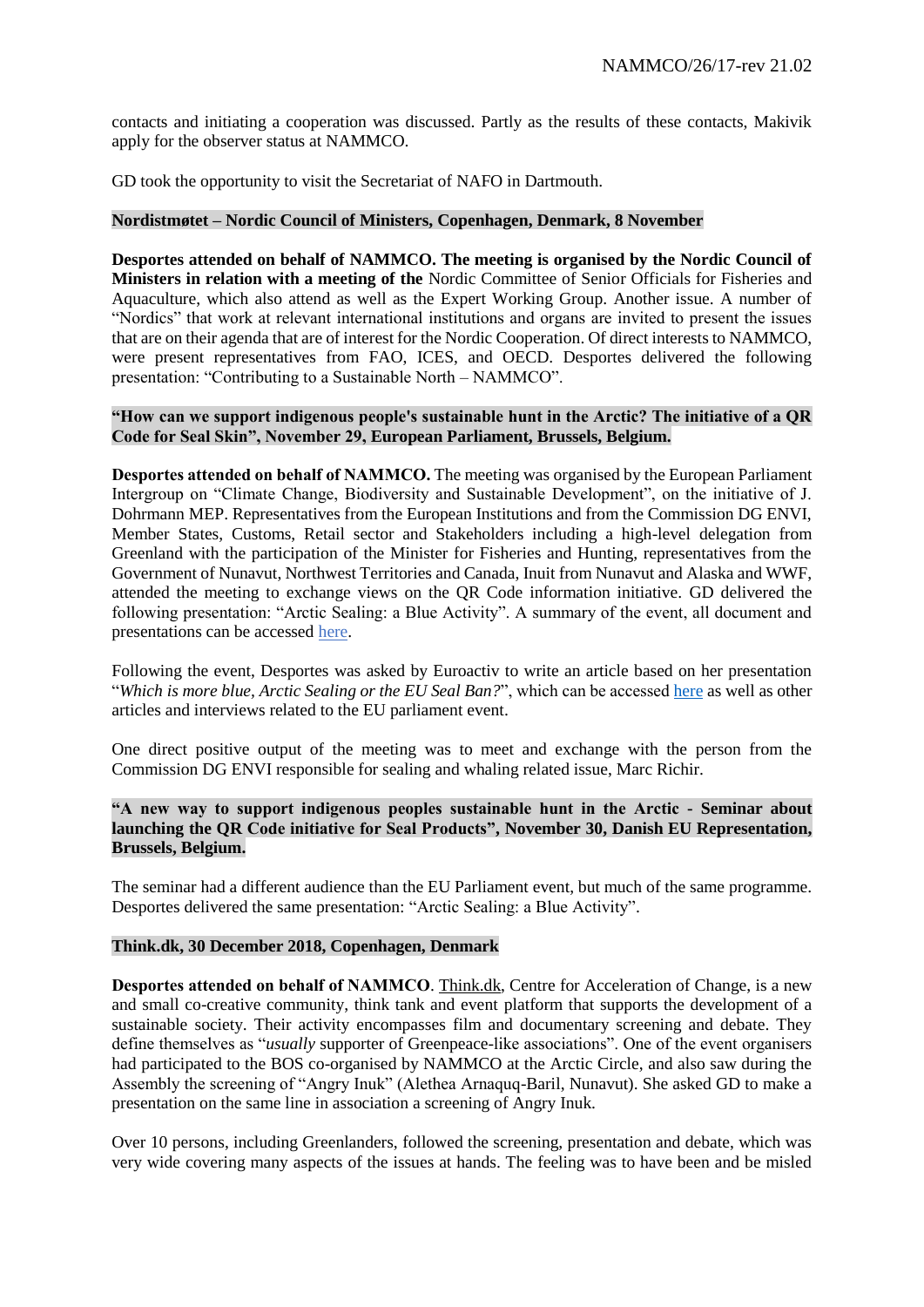and misinformed by NGOs propaganda, and the importance of being extremely critical and seek information from several sources in any environmental debate.

In January, GD received a mail from one of the organisers which is worth quoting: … **"and let you know that I very soon will be the proud owner of a real (used) seal fur. I got it as a Christmas present from my boyfriend. Really looking forward to the nice discussions I will have wearing it". So even** "*usually* supporter of Greenpeace-like associations" can change their mind when presented with reliable and credible facts and a good message platform.

#### **The SDGs in the Arctic: Local and Global Perspectives, Copenhagen, Denmark, 1 December**

Desportes attended on behalf of NAMMCO**.** The main objective of the International High-Level Conference on "SDGs in the Arctic" was to bring in global, local, public and private sector representatives to reflect on ways to strengthen sustainable economic development and to contribute to the achievement of the Sustainable Development Goals (SDGs) in the Arctic by 2030. UN SDGs, in particular Goal 14, but also 1, 10, and 12, are of relevance to the scope and mandate of NAMMCO because as a Regional Sea Agreement it plays an important role in ocean governance and the protection of the North-East Atlantic marine mammals, and in supporting the delivery of the biodiversity targets, but also in supporting Arctic Communities in their access of local natural food resources.

Attendance allowed to connect with other organisations and in particular the Executive Secretary of OSPAR.

#### **Norwegian Small Whalers Union (NSWU), Svolvær, Norway, 7-8 December**

Winsnes attended on behalf of NAMMCO and gave the presentation" 25 år med NAMMCO - hva er oppnådd?" .Participants to the meeting represented the Ministries of Foreign Affairs and Fisheries, various Directorates, Fisheries Associations and research institutes as well as minke whale hunters and buyers.

The discussions centred around the 2017 season which represented the worst season in many years with only 11 active boats and 432 animals caught. Weather condition combined with a very low minimum price and not optimal marked conditions were identified as the main reasons for this decrease in boats and catches.

Generally NSWU underlined that whaling needs to be both profitable for those involved and that the rational for hunting must be seen in the light of sustainable management of resources.

NSWU underlined the importance of NAMMCO and its work and reiterated the importance that Norwegian authorities continue and strengthen this regional cooperation.

The annual meetings are now held bi-annually with the next planned for 2019.

## **Venice Human Rights Cultural Festival, 15 & 17 December 2018, Venice, Italy**

Desportes attended on behalf of NAMMCO**.** The 2-day festival was organised by the students of the European Master's Programme in Human Rights and Democratisation [\(EMA\)](https://eiuc.org/education/regional-programmes/ema/about.html) from the European Inter-University Centre for Human Rights and Democratisation [\(EIUC\)](https://www.eiuc.org/about-us/eiuc-global-campus/universities.html) - over 90 students from 34 nationalities from all over the world. The annual festival encompasses different cultural activity, including documentary screenings and debate. As GD was in Venice, she had proposed to the organisers the screening of the documentary Angry Inuk (Alethea Arnaquq-Baril, Nunavut), followed by a presentation on the ecological side of the issue "Arctic Sealing – an Ecosystem Perspective".

The public was composed by most students, some professors and some external participants, in total over 150 persons. The film and presentation were very well received and complemented. The 1-hr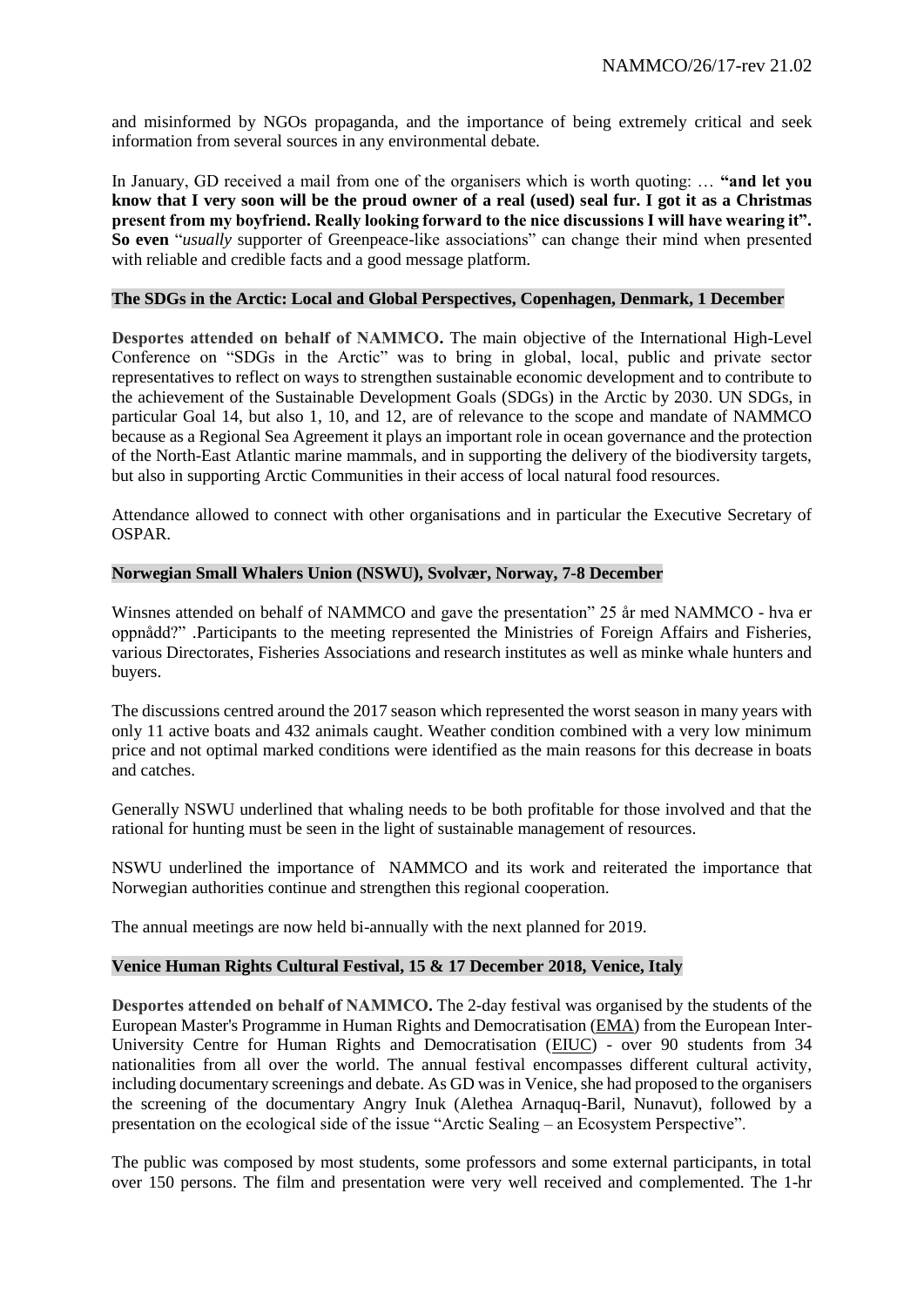debate covered widely the issues at hands, from the sustainability of the specific hunt and other sealing and whaling activities, the ethical and ecological aspects of whaling and sealing, alternative food resources in the Arctic and their ecological cost, indigenous rights, NGOs influence on public opinion…The attendance, particularly the students, were particularly sensitive to human and indigenous rights, but also ecology and nature conservation. Many participants expressed the feeling to have been mis-lead and misinformed by NGOs and media. Some Canada and USA students had demonstrated in the past against sealing and whaling. The last question of the moderator was whether they would now consider buying sealskin product which sparked an overall affirmation. Several students expressed later that they would screen the documentary in their network, also in conservation circles.

Focussing on like event is interesting because it reaches a very wide public in terms of background and future work destination, both geographically but also category wise, and therefore create an interesting pool of ambassadors. Also, because the public is very sensitised to human and indigenous rights, the message is easier to pass on.

## **Report of NAMMCO observer (Iceland) to the 2017 Northwest Atlantic Fisheries Organisation Annual Meeting (NAFO)**

The 39th Annual Meeting of the NAFO took place from 18 to 22 September in Montréal, Canada.

Delegates from 11 NAFO Contracting Parties were welcomed to Montréal by NAFO President, Stéphane Artano, and the Honourable Dominic LeBlanc, Minister of Fisheries, Oceans and the Canadian Coast Guard.

The meeting was the first Annual Meeting held under the amended NAFO Convention, which came into force 18 May 2017. These amendments to the Convention modernize NAFO, particularly by incorporating an ecosystem approach to fisheries management. This approach includes safeguarding the marine environment, conserving marine biodiversity and minimizing the risk of long term adverse effects of fishing activities on the marine ecosystem. The amendments also streamline NAFO's decision-making process, strengthen the obligations of Contracting Parties, Flag States and Port States, and institute a formal dispute settlement mechanism.

In addition, to the traditional total allowable catch and quota decisions, significant decisions were made regarding:

- Management strategy for Greenland halibut. This management plan shall be in force from 2018 to 2023 and the TAC for this stock will be adjusted annually depending on the agreed Harvest Control Rule (HCR).
- NAFO agreed to relaunch its second performance review. This performance review will be completed by the next Annual Meeting in September 2018 and will address: conservation and management; compliance and enforcement; governance; science; international cooperation; financial and administrative issues. The previous NAFO performance review took place in 2011, with all of its recommendations having been addressed.
- NAFO agreed to protect the entire New England Seamount chain, amending the boundary of the area closed to bottom fishing to include all peaks in the chain. The